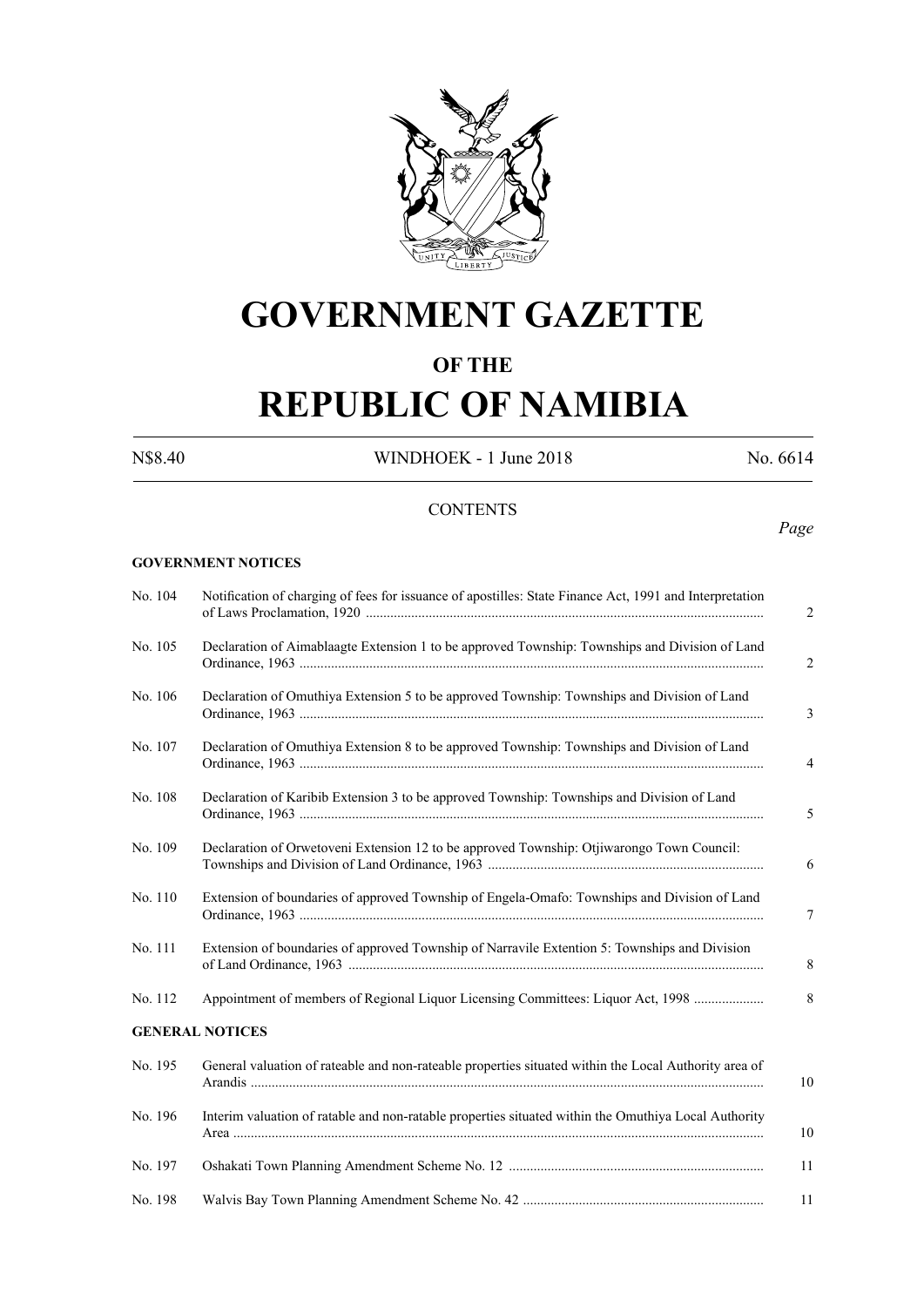| No. 199 |                                                                                                                |                 |
|---------|----------------------------------------------------------------------------------------------------------------|-----------------|
| No. 200 | Permanent closure of Erf A (of Erf 1852), Otjiwarongo Extension 6, measuring $\pm$ 790m <sup>2</sup> as public | 12              |
| No. 201 | Permanent closure of Erf B (a portion of remainder of Erf 2290), Keetmanshooop measuring                       | 12 <sup>2</sup> |
| No. 202 | Bank of Namibia: Statement of Assets and Liabilities as at close business on 30 April 2018                     | 13              |
|         |                                                                                                                |                 |

## **Government Notices**

#### **MINISTRY OF JUSTICE**

No. 104 2018

#### NOTIFICATION OF CHARGING OF FEES FOR ISSUANCE OF APOSTILLES: STATE FINANCE ACT, 1991 AND INTERPRETATION OF LAWS PROCLAMATION, 1920

I give notice -

- (a) in terms of section 13 of the Interpretation of Laws Proclamation 1920, (Proclamation No. 37 of 1920), that a fee of N\$50.00 will be charged for the issuance of apostilles to the public in terms of the Convention Abolishing the Requirement of Legalisation for Foreign Public Documents concluded on 5 October 1961; and
- (b) that the Treasury has, in terms of section 22(b) of the State Finance Act, 1991 (Act No. 31 of 1991), approved the charging fee of N\$50.00 for the issuance of apostilles.

#### **S. SHANGHALA MINISTER OF JUSTICE** Windhoek, 26 April 2018

#### **MINISTRY OF URBAN AND RURAL DEVELOPMENT**

 $\frac{1}{2}$ 

No. 105 2018

#### DECLARATION OF AIMABLAAGTE EXTENSION 1 TO BE AN APPROVED TOWNSHIP: TOWNSHIPS AND DIVISION OF LAND ORDINANCE, 1963

In terms of Section 13 of the Townships and Division of Land Ordinance, 1963 (Ordinance No. 11 of 1963), I -

- (a) declare the area being the subdivision of Erf 1815, Aimablaagte Extension 1, Registration Division "R", as indicated on General Plan R99 (S.G No. A1160/2015) to be an approved township; and
- (b) set out in the Schedule the conditions, subject to which the application for permission to establish the township concerned has been granted.

#### **P. Mushelenga Minister of Urban and Rural Development** Windhoek, 14 May 2018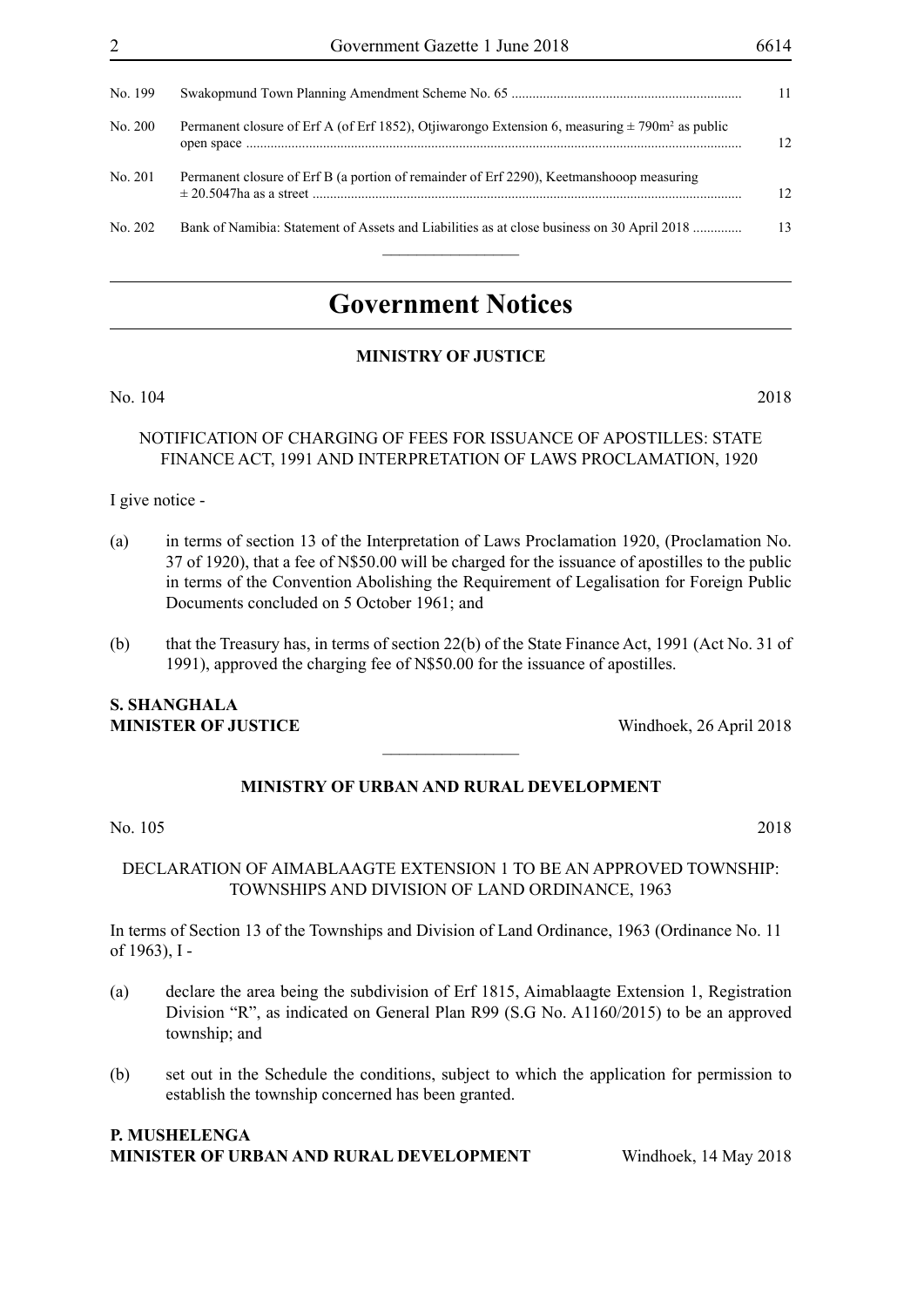#### **1. Name of township:**

The township is called Aimablaagte Extension 1.

#### **2. Composition of township:**

The township comprises of 242 erven numbered 1274 to 1515 and remainder streets as indicated on General Plan R99.

#### **3. Reservation of erven:**

- (a) The following erf is reserved for the state:
	- Erf 1298 for Educational purposes;
- (b) The following erven are reserved for the Local Authority:
	- Erven 1510 to 1515 for public open space purposes; and
	- Erven 1285 to 1287 for general administrative purposes.

#### **4. Conditions of title:**

The following conditions must be registered in favour of the local authority against the title deeds of all erven except the erven referred to in paragraph 3:

- (a) the erf must only be used or occupied for purposes which are in accordance with, and the use or occupation of the erf must at all times be subject to the provisions of the Mariental Town Planning Scheme prepared and approved in terms of the Town Planning Ordinance, 1954 (Ordinance No. 18 of 1954); and
- (b) the building value of the main building, including the outbuildings, to be erected on the erf must be at least four times the prevailing valuation of the erf.

#### **MINISTRY OF URBAN AND RURAL DEVELOPMENT**

 $\frac{1}{2}$ 

No. 106 2018

#### DECLARATION OF OMUTHIYA EXTENSION 5 TO BE AN APPROVED TOWNSHIP: TOWNSHIPS AND DIVISION OF LAND ORDINANCE, 1963

In terms of section 13 of the Townships and Division of Land Ordinance, 1963 (Ordinance No. 11 of 1963), I ‑

- (a) declare the area situated on Erf 1331, Omuthiya, registration Division "A" and represented by General Plan No. A 365 to be an approved Township, and
- (b) set out in the Schedule the conditions subject to which the application for permission to establish the township concerned has been granted.

#### **P. Mushelenga Minister of Urban and Rural Development** Windhoek, 7 May 2018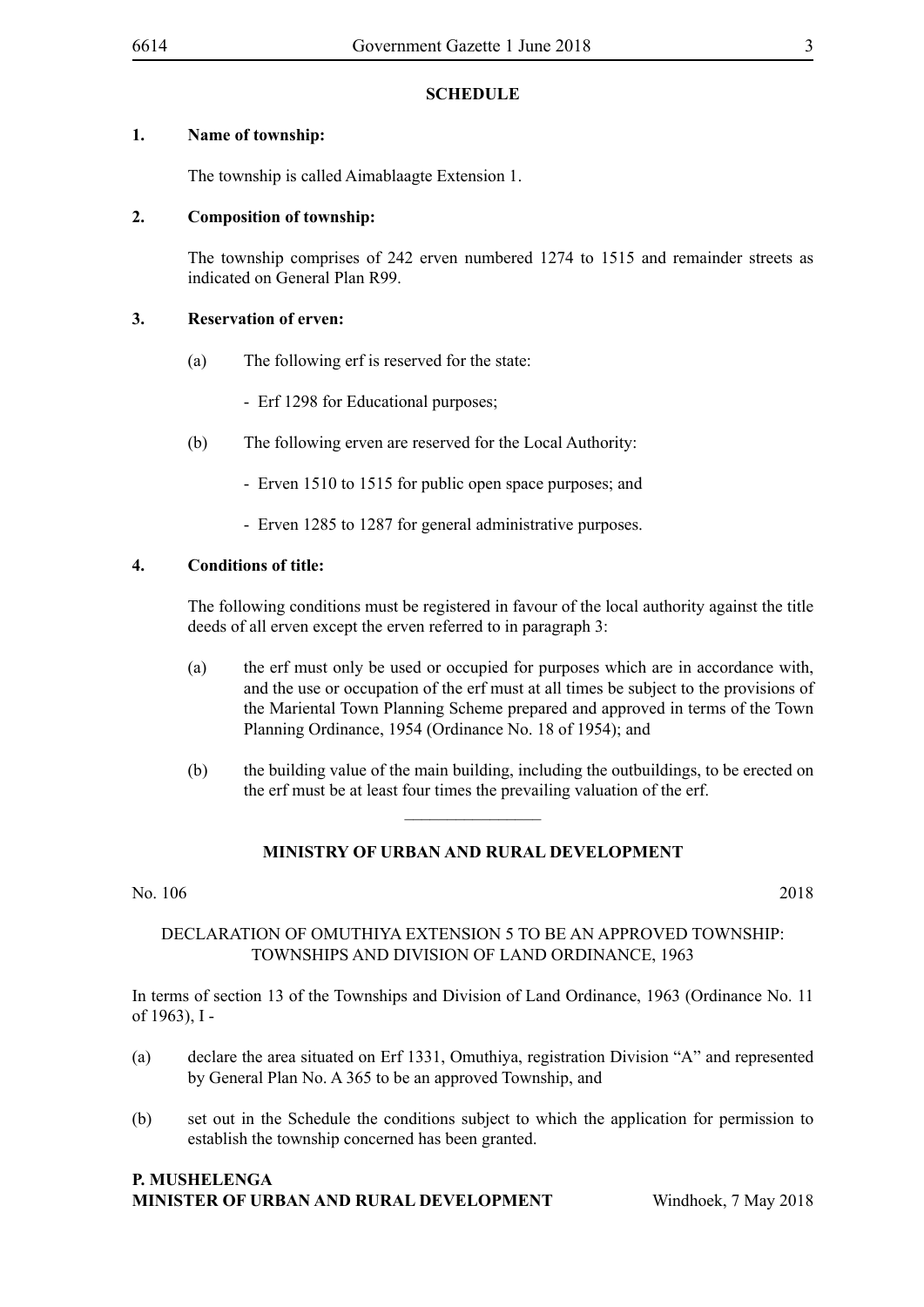#### **1. Name of township:**

The township is called Omuthiya Extension 5.

#### **2. Composition of township:**

The township comprises 308 erven numbered 1000 to 1307 and the remainder streets as indicated on General Plan A 365.

#### **3. Reservation of erven:**

The following erven are reserved for the Local Authority:

- Erf 1000 for cemetery purposes;
- Erven 1298 to 1306 for public open space purposes;
- Erf 1307 for street purposes;

#### **4. Conditions of title:**

The following conditions must be registered in favour of the Local Authority against the title deeds of all erven except the erven referred to in paragraph 3:

- (a) the erf must only be used or occupied for purposes which are in accordance with, and the use or occupation of erf shall at all times be subject to, the provisions of the Omuthiya Town Planning Scheme prepared and approved in terms of Town Planning Ordinance, 1954 (Ordinance No. 18 of 1954).
- (b) the building value of the main building, including the outbuildings, to be erected on the erf shall be at least four times the prevailing valuation of the erf.

### **MINISTRY OF URBAN AND RURAL DEVELOPMENT**

 $\frac{1}{2}$ 

#### No. 107 2018

#### DECLARATION OF OMUTHIYA EXTENSION 8 TO BE AN APPROVED TOWNSHIP: TOWNSHIPS AND DIVISION OF LAND ORDINANCE, 1963

In terms of Section 13 of the Townships and Division of Land Ordinance, 1963 (Ordinance No. 11 of 1963), I -

- (a) declare the area being the subdivision of Portion 20 of the Farm Omuthiya Townlands No.1013, situated in the town area of Omuthiya, Registration Division "A" and represented by General Plan No. A368 (SG. No. A 978/2015), to be an approved township; and
- (b) set forth in the Schedule the conditions subject to which the application for permission to establish the township concerned has been granted.

#### **P. Mushelenga Minister of Urban and Rural Development** Windhoek, 30 April 2018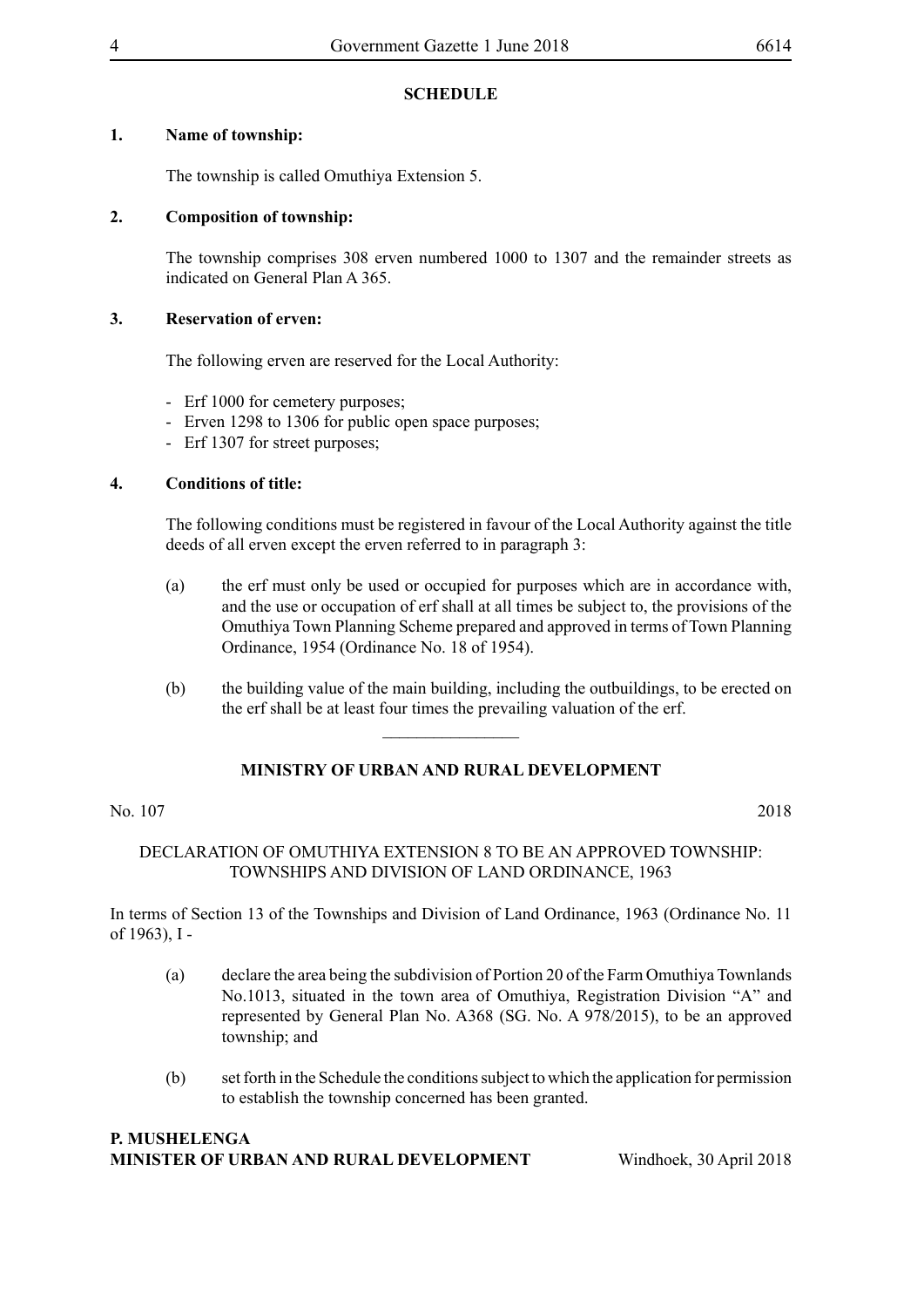#### **1. Name of township:**

The township is called Omuthiya Extension 8.

#### **2. Composition of township:**

The township comprises of 322 erven numbered 1960 to 2281 and the remainder streets as indicated on General Plan No. A368 (SG. No. A 978/2015).

#### **3. Reservation of erven:**

The following erven are reserved for the Local Authority:

- Erven 2262 to 2281 for public open space purposes;
- Erven 2037 to 2038 for general administrative purposes; and
- Erf 2035 is reserved for cemetery purposes.

#### **4. Conditions of title:**

The following conditions must be registered in favour of the local authority against the title deeds of all erven, except the erven referred to in paragraph 3:

- (a) the erf must only be used or occupied for purposes which are in accordance with, and the use or occupation of the erf must at all times be subject to, the provisions of the Omuthiya Town Planning Scheme prepared and approved in terms of the Town Planning Ordinance, 1954 (Ordinance No. 18 of 1954); and
- (b) the building value of the main building, including the outbuilding, to be erected on the erf must be at least four times the prevailing valuation of the erf.

#### **MINISTRY OF URBAN AND RURAL DEVELOPMENT**

 $\overline{\phantom{a}}$  , where  $\overline{\phantom{a}}$ 

No. 108 2018

#### DECLARATION OF KARIBIB EXTENSION 3 TO BE AN APPROVED TOWNSHIP: TOWNSHIPS AND DIVISION OF LAND ORDINANCE, 1963

In terms of Section 13 of the Townships and Division of Land Ordinance, 1963 (Ordinance No. 11 of 1963), I ‑

- (a) declare the area situated on Farm No. 162 Karibib, Registration Division "H" and represented by General Plan H 61 (S.G No. A741/2016) to be an approved township; and
- (b) set out in the Schedule the conditions, subject to which the application for permission to establish the township concerned has been granted.

#### **P. Mushelenga Minister of Urban and Rural Development** Windhoek, 9 May 2018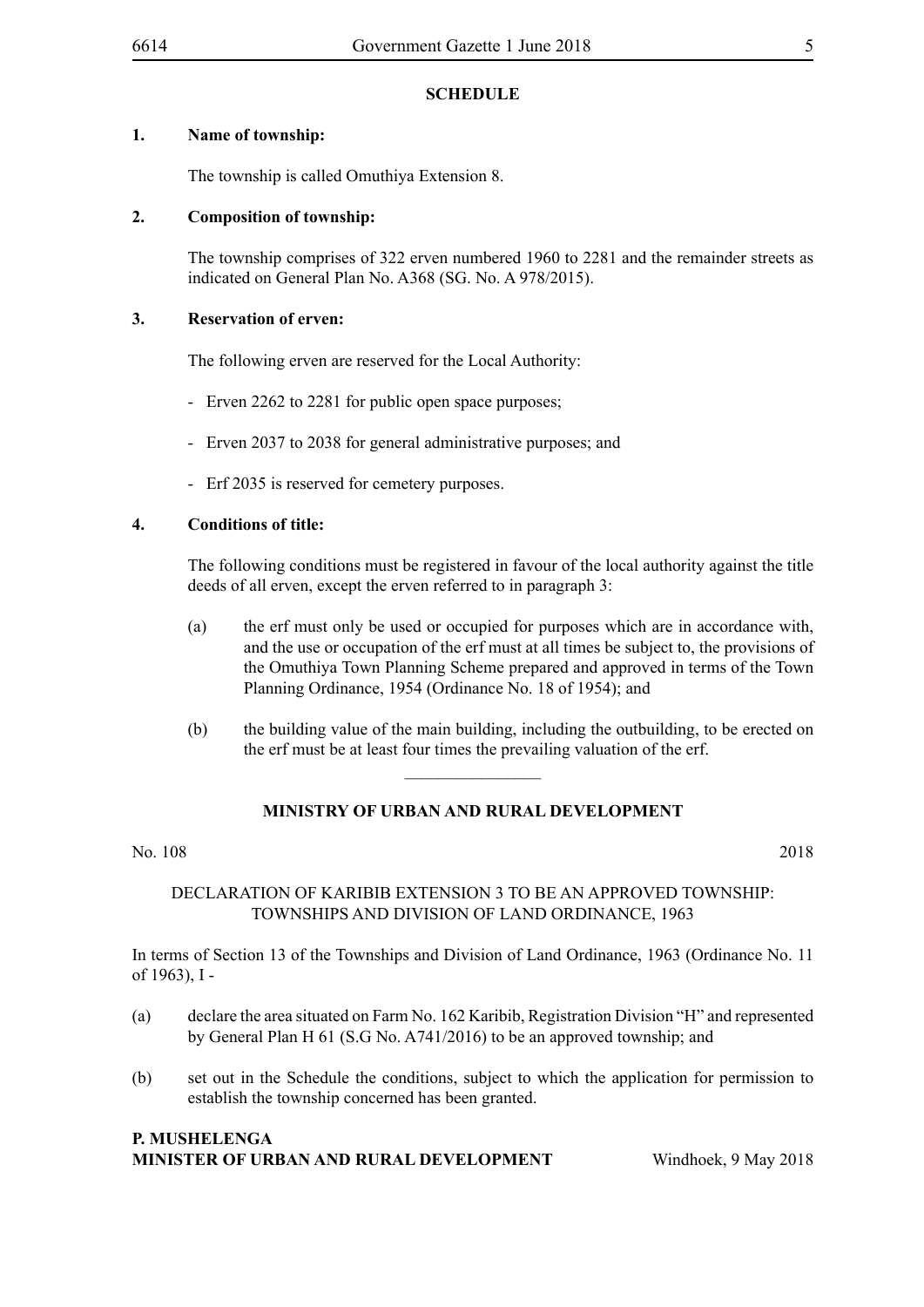#### **1. Name of township:**

The township is called Karibib Extension 3.

#### **2. Composition of township:**

The township comprises 267 erven numbered 936 to 1203 and the remainder streets as indicated on General Plan H 61.

#### **3. Reservation of erven:**

The following erven are reserved for the Local Authority:

- Erven 1140 and 1145 for general administrative purposes; and
- Erven 1191 to 1203 for public open space purposes.

#### **4. Conditions of title:**

The following conditions must be registered in favour of the local authority against the title deeds of all erven, except the erven referred to in paragraph 3:

- (a) The erf must only be used or occupied for purposes which are in accordance with and the use or occupation of the erf must at all times be subject to the provisions of the Karibib Town Planning Scheme prepared and approved in terms of the Town Planning Ordinance, 1954 (Ordinance No. 18 of 1954); and
- (b) The building value of the main building, including the outbuildings, to be erected on the erf, must be at least four times the prevailing valuation of the erf.

### **MINISTRY OF URBAN AND RURAL DEVELOPMENT**

 $\frac{1}{2}$ 

#### No. 109 2018

#### DECLARATION OF ORWETOVENI EXTENSION 12 TO BE AN APPROVED TOWNSHIP: TOWNSHIP AND DIVISION OF LAND ORDINANCE, 1963

In terms of section 13 of the Townships and Division of Land Ordinance, 1963 (Ordinance 11 of 1963), I -

- (a) declare the area situated on Portion 60 of the Farm Otjiwarongo Townlands South No. 308, Registration Division "D" and represented by General Plan No. D 102 to be an approved township.
- (b) set out in the Schedule the conditions, subject to which the application for permission to establish the township concerned has been granted.

#### **P. Mushelenga Minister of Urban and Rural Development** Windhoek, 27 April 2018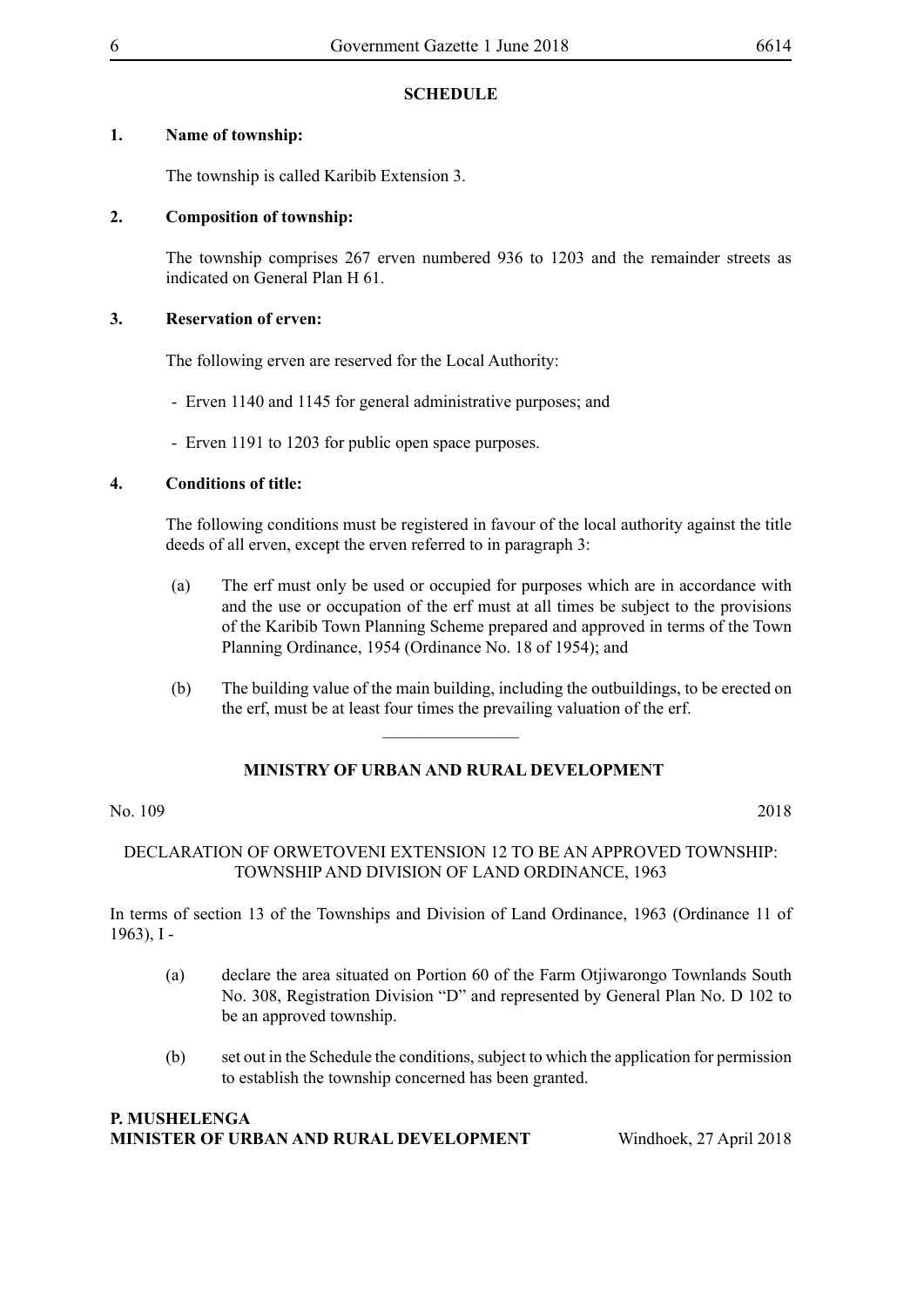#### **1. Name of township:**

The township is called Orwetoveni Extension 12

#### **2. Composition of township:**

The township comprises 342 erven numbered 3731 to 4072 and the remainder streets as indicated on General Plan D 102.

#### **3. Reservation of erven:**

The following erven are reserved for the Local Authority:

- Erf 3731 for NamWater pipe line servitude purposes;
- Erf 4060 for general administrative purposes; and
- Erven 4065 to 4072 for public open space purposes.

#### **4. Conditions of title:**

The following conditions must be registered in favour of the Local Authority against the title deeds of all erven except the erven referred to in paragraph 3:

- (a) the erf must only be used or occupied for purposes which are in accordance with, and the use or occupation of the erf shall at all times be subject to, the provisions of the Otjiwarongo Town Planning Scheme prepared and approved in terms of the Town Planning Ordinance, 1954 (Ordinance No. 18 of 1954), as amended.
- (b) the building value of the main building, including the outbuildings, to be erected on the erf must be at least four times the prevailing valuation of the erf.

#### **MINISTRY OF URBAN AND RURAL DEVELOPMENT**

 $\frac{1}{2}$ 

No. 110 2018

#### EXTENSION OF BOUNDARIES OF APPROVED TOWNSHIP OF ENGELA-OMAFO: TOWNSHIP AND DIVISION OF LAND ORDINANCE, 1963

Under section 29(1) of the Township and Division of Land Ordinance, 1963 (Ordinance No. 11 of 1963), I extend the boundaries of the township of Engela-Omafo to include Portions 28, 29 and 30 of the Farm Helao-Nafidi Townlands No. 997 situated in the Registration Division "A" and represented by Cadastral Diagrams A354/2016, A355/2016 and A356/2016, which shall at all times lie open for inspection at the Office of Surveyor-General, Windhoek during office hours.

The portions included are to be known as Erven 268, 269 and Erf 270 (street, (free of conditions)), Engela-Omafo.

 $\frac{1}{2}$ 

#### **P. Mushelenga Minister of Urban and Rural Development** Windhoek, 25 March 2018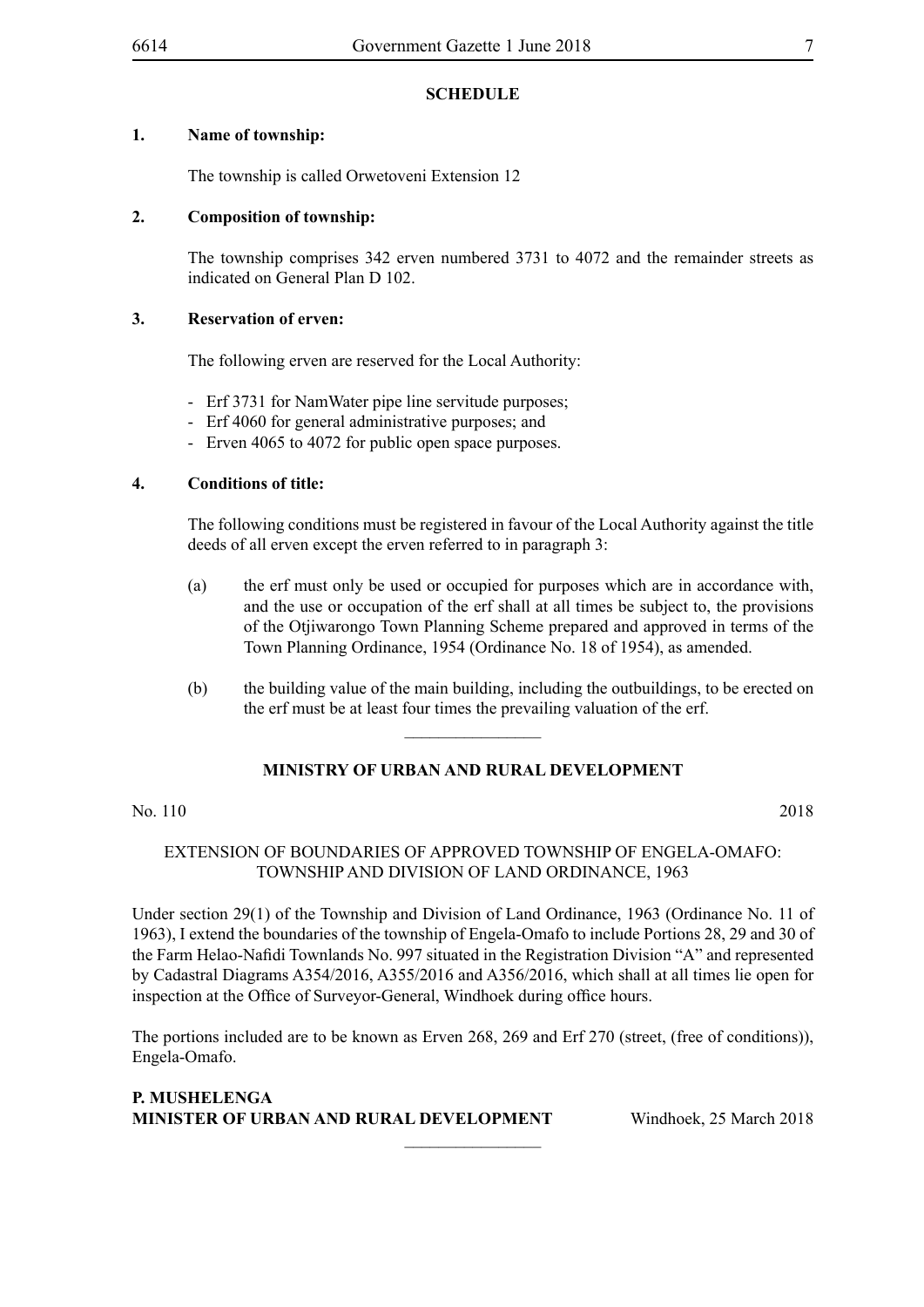#### **MINISTRY OF URBAN AND RURAL DEVELOPMENT**

No. 111 2018

#### WALVIS BAY: NARRAVILLE EXTENSION 5: EXTENSION OF BOUNDARIES: TOWNSHIP AND DIVISION OF LAND ORDINANCE, 1963

Under subsection (1) of section 29 of the Townships and Division of Land Ordinance, 1963 (Ordinance 11 of1963), I extend the boundaries of the township of Narraville Extension 5 to include Farm No. 66 and 67 of the Farm Wanderdunen No. 23 situated in the Registration Division "G" and represented by Cadastral Diagram A 617/2016 and A 618/2016 which shall all times lie open for inspection at the office of the Surveyor-General, Windhoek, during normal office hours.

The property so included shall be known as Erven 4879 and 4880 (free of conditions) Narraville Extension 5.

#### **P. Mushelenga Minister of Urban and Rural Development** Windhoek, 9 May 2018

#### **MINISTRY OF INDUSTRIALISATION, TRADE AND SMALL MEDIUM ENTERPRISE DEVELOPMENT**

 $\overline{\phantom{a}}$  , where  $\overline{\phantom{a}}$ 

#### No. 112 2018

#### APPOINTMENT OF MEMBERS OF REGIONAL LIQUOR LICENSING COMMITTEES: LIQUOR ACT, 1998

In terms of subsections (2) and (3) of section 24 of the Liquor Act, 1998 (Act No. 6 of 1998), I appoint the person whose name is set out in Column 1 of the Table set out in the Schedule, and who is nominated by the office listed directly opposite that name in Column 2, as a member or alternate member as indicated in Column 3 of that Table in the respective regional liquor licensing committee indicated in Column 4.

#### **T. TWEYA MINISTER OF INDUSTRIALISATION, TRADE AND SME DEVELOPMENT** Windhoek, 21 May 2018

# **SCHEDULE**

**Table**

| Column 1                       | Column <sub>2</sub>                         | Column 3                                    | Column 4                                             |
|--------------------------------|---------------------------------------------|---------------------------------------------|------------------------------------------------------|
| <b>Name</b>                    | <b>Nominating Office</b>                    | <b>Member</b> or<br><b>Alternate Member</b> | Name of the Liquor<br><b>Licensing Committee</b>     |
| Mr Gregory Willemse            | Ministry of Health and<br>Social Services   | Member                                      | Erongo Regional Liquor<br>Licensing Committee        |
| Mrs Victoria Nampala<br>Dumeni | Ministry of Health and<br>Social Services   | Alternate Member                            | Erongo Regional Liquor<br><b>Licensing Committee</b> |
| Mr Daniel Imbili               | Namibia Chamber of<br>Commerce and Industry | Member                                      | Erongo Regional Liquor<br><b>Licensing Committee</b> |
| Mr Andre Nolte                 | Ministry of Health and<br>Social Services   | Member                                      | Hardap Regional Liquor<br>Licensing Committee        |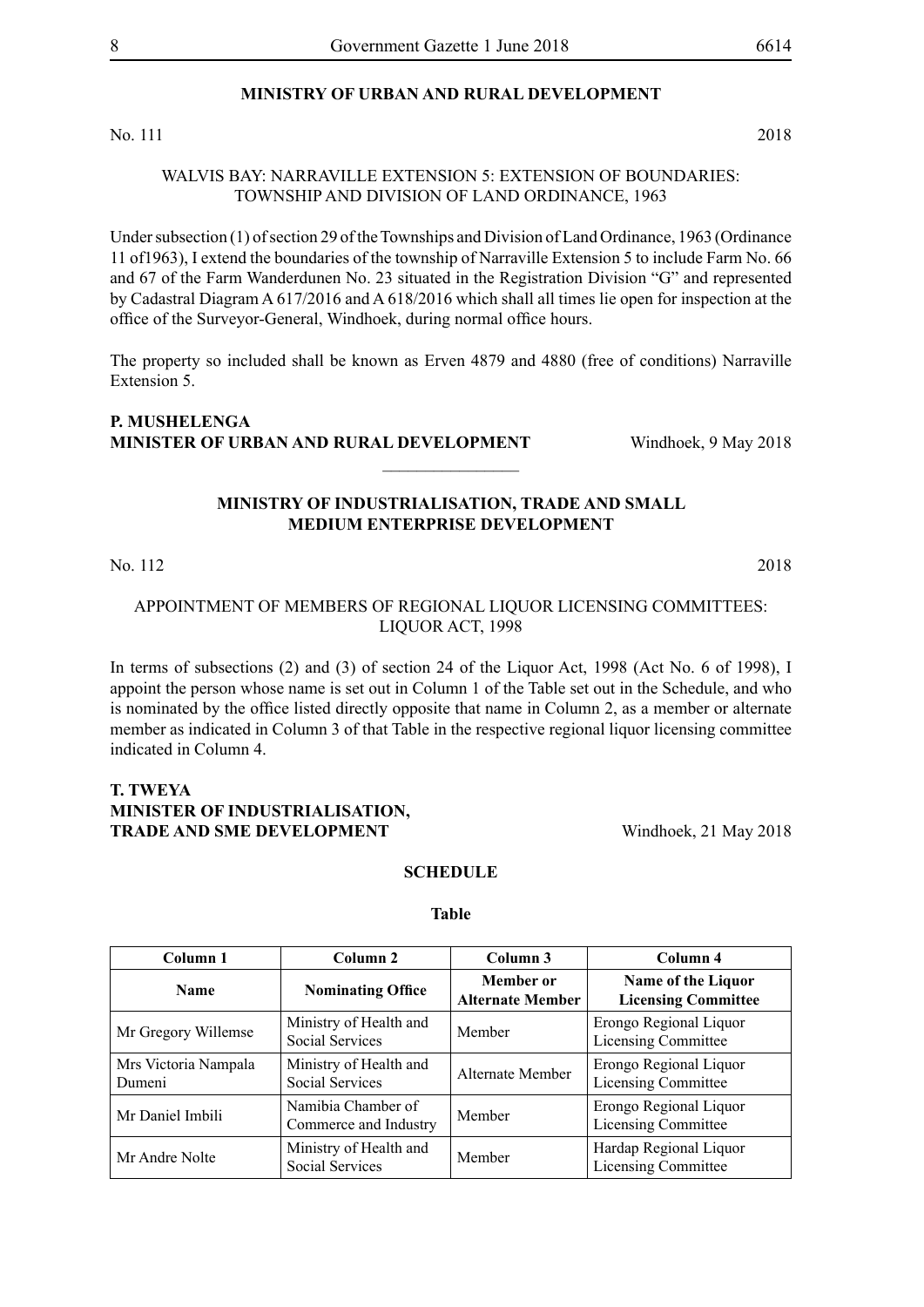| Mr Anwar A Thomas                | Namibia Chamber of<br>Commerce and Industry | Member           | Hardap Regional Liquor<br><b>Licensing Committee</b>    |
|----------------------------------|---------------------------------------------|------------------|---------------------------------------------------------|
| Ms Annety Likando                | Ministry of Health<br>and Social Services   | Member           | Kavango Regional<br><b>Liquor Licensing Committee</b>   |
| Ms Angaleni Kangayi              | Ministry of Health<br>and Social Services   | Alternate Member | Kavango Regional Liquor<br>Licensing Committee          |
| Mr Willem Maya                   | Ministry of Health<br>and Social Services   | Alternate Member | Kavango Regional Liquor<br><b>Licensing Committee</b>   |
| Mr Bonifatius Kudumo             | Namibia Chamber of<br>Commerce and Industry | Member           | Kavango Regional Liquor<br><b>Licensing Committee</b>   |
| Mr Katanga Markus                | Namibia Chamber of<br>Commerce and Industry | Member           | Kavango Regional Liquor<br><b>Licensing Committee</b>   |
| Ms Rachel N Johannes             | Ministry of Health<br>and Social Services   | Member           | //Kharas Regional Liquor<br>Licensing Committee         |
| Ms Zita Simunja                  | Ministry of Health<br>and Social Services   | Alternate Member | //Kharas Regional Liquor<br>Licensing Committee         |
| Ms Susan Rene Farmer             | Namibia Chamber of<br>Commerce and Industry | Member           | //Kharas Regional Liquor<br><b>Licensing Committee</b>  |
| Ms Emilia Newaya                 | Ministry of Health<br>and Social Services   | Member           | Khomas Regional Liquor<br><b>Licensing Committee</b>    |
| Mr Paulus Muyenga                | Ministry of Health<br>and Social Services   | Alternate Member | Khomas Regional Liquor<br>Licensing Committee           |
| Mr Parastus Nepolo               | Namibia Chamber of<br>Commerce and Industry | Member           | Khomas Regional Liquor<br>Licensing Committee           |
| Ms Bernolda Immanuel             | Ministry of Health<br>and Social Services   | Member           | Kunene Regional Liquor<br><b>Licensing Committee</b>    |
| Ms Barbra Kahiha                 | Ministry of Health<br>and Social Services   | Alternate Member | Kunene Regional Liquor<br><b>Licensing Committee</b>    |
| Ms Jochbeth Futika               | Namibia Chamber of<br>Commerce and Industry | Member           | Kunene Regional Liquor<br>Licensing Committee           |
| Ms Josephine Apoopawa<br>Kapweya | Ministry of Health<br>and Social Services   | Member           | Ohangwena Regional Liquor<br><b>Licensing Committee</b> |
| Ms Justine Kulla Petrus          | Ministry of Health<br>and Social Services   | Alternate Member | Ohangwena Regional Liquor<br><b>Licensing Committee</b> |
| Mr Laban Dineinge<br>Shetunyenga | Namibia Chamber of<br>Commerce and Industry | Member           | Ohangwena Regional Liquor<br><b>Licensing Committee</b> |
| Ms Salome Kaffer                 | Ministry of Health<br>and Social Services   | Member           | Omaheke Regional Liquor<br><b>Licensing Committee</b>   |
| Mr Elvis Uasora<br>Uremena       | Ministry of Health<br>and Social Services   | Alternate Member | Omaheke Regional Liquor<br><b>Licensing Committee</b>   |
| Mr Roger Mberira                 | Namibia Chamber of<br>Commerce and Industry | Member           | Omaheke Regional Liquor<br><b>Licensing Committee</b>   |
| Mr Esra Sackeus Kavela           | Ministry of Health<br>and Social Services   | Member           | Omusati Regional Liquor<br>Licensing Committee          |
| Ms Lindwine Kornelius            | Ministry of Health<br>and Social Services   | Alternate Member | Omusati Regional Liquor<br><b>Licensing Committee</b>   |
| Mr Peter Amadhila                | Namibia Chamber of<br>Commerce and Industry | Member           | Omusati Regional Liquor<br><b>Licensing Committee</b>   |
| Ms Anneli-Liina<br>Ekandjo       | Ministry of Health<br>and Social Services   | Member           | Oshana Regional Liquor<br><b>Licensing Committee</b>    |
| Ms Liina Undjombala<br>Emvula    | Ministry of Health<br>and Social Services   | Alternate Member | Oshana Regional Liquor<br>Licensing Committee           |
| Mr Samson Halwoondi              | Namibia Chamber of                          | Member           | Oshana Regional Liquor                                  |
| Shandjuuka                       | Commerce and Industry                       |                  | <b>Licensing Committee</b>                              |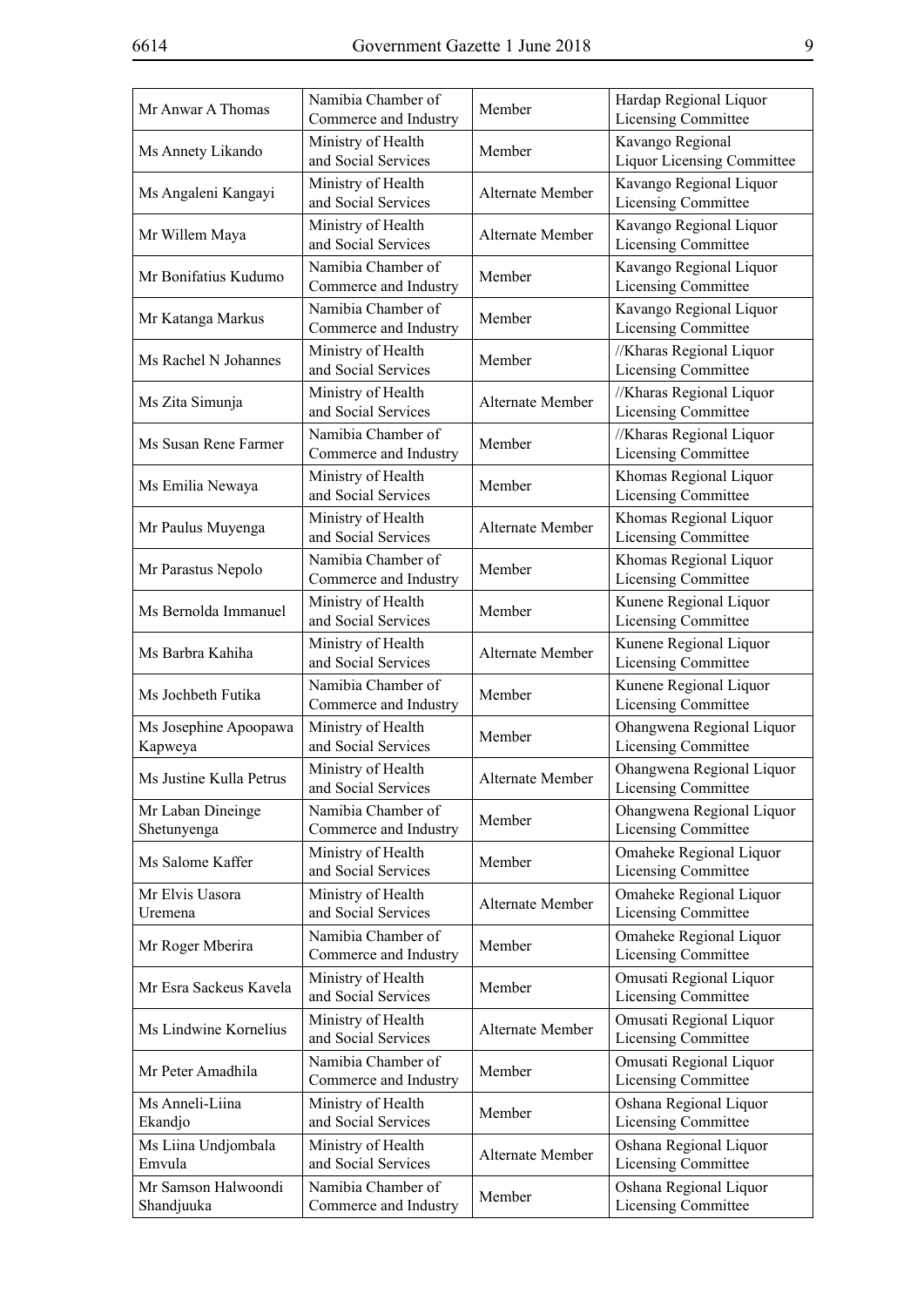| Dr Helen N Nkandi<br>Shiimi               | Ministry of Health<br>and Social Services   | Member           | Oshikoto Regional Liquor<br>Licensing Committee            |
|-------------------------------------------|---------------------------------------------|------------------|------------------------------------------------------------|
| Mr Casper Tarumbwa                        | Ministry of Health<br>and Social Services   | Alternate Member | Oshikoto Regional Liquor<br><b>Licensing Committee</b>     |
| Mr Sackaria Festus<br>Stokkie<br>Kathindi | Namibia Chamber of<br>Commerce and Industry | Member           | Oshikoto Regional Liquor<br><b>Licensing Committee</b>     |
| Ms Verona Kapitango                       | Ministry of Health<br>and Social Services   | Member           | Otjozondjupa Regional<br><b>Liquor Licensing Committee</b> |
| Mr Gilbert Matanyani                      | Ministry of Health<br>and Social Services   | Alternate Member | Otjozondjupa Regional<br><b>Liquor Licensing Committee</b> |
| Mr Tiranus Tshishome                      | Namibia Chamber of<br>Commerce and Industry | Member           | Otjozondjupa Regional<br><b>Liquor Licensing Committee</b> |
| Mr Proper Nyoni                           | Ministry of Health<br>and Social Services   | Member           | Zambezi Regional Liquor<br><b>Licensing Committee</b>      |
| Ms Yolanda Lisho                          | Ministry of Health<br>and Social Services   | Alternate Member | Zambezi Regional Liquor<br>Licensing Committee             |
| Ms Florencia Nkungano<br>Mukaya           | Namibia Chamber of<br>Commerce and Industry | Member           | Zambezi Regional Liquor<br><b>Licensing Committee</b>      |
|                                           |                                             |                  |                                                            |

## **General Notices**

#### No. 195 2018

#### GENERAL VALUATION OF RATEABLE AND NON-RATEABLE PROPERTIES SITUATED WITHIN THE LOCAL AUTHORITY AREA OF ARANDIS

Notice is hereby given in terms of the provisions of section 66(1) of the Local Authorities Act, 1992 (Act No. 23 of 1992), as amended, that a General Valuation of all rateable and non-rateable properties situated within the Local Authority Area of Arandis will be carried out as from **1 June 2018 to 30 June 2018,** in accordance with the provisions and stipulations contained in Sections 67 to 72, inclusive, of the Local Authorities Act, 1992, (Act No. 23 of 1992), as amended.

#### **R. Kapenda Chairperson of the Council**

#### **OMUTHIYA TOWN COUNCIL**

 $\frac{1}{2}$ 

No. 196 2018

#### INTERIM VALUATION OF RATEABLE AND NON-RATEABLE PROPERTIES SITUATED WITHIN THE OMUTHIYA LOCAL AUTHORITY AREA

Notice is herewith given in terms of the provisions of Section 66(1) of the Local Authorities Amendment Act, 2000 (Act No. 24 of 2000), as amended, that an Interim Valuation of ratable and non-ratable properties within the Omuthiya Local Authority Area will be carried out, as from 16 May 2018. The interim valuation will be done in accordance with the provisions and stipulations contained in Sections 66 to 72, inclusive, of the Local Authorities Act, 1992 (Act No. 23 of 1992).

 $\overline{\phantom{a}}$  , where  $\overline{\phantom{a}}$ 

**K. UUSIKU CHAIRPERSON OF THE COUNCIL**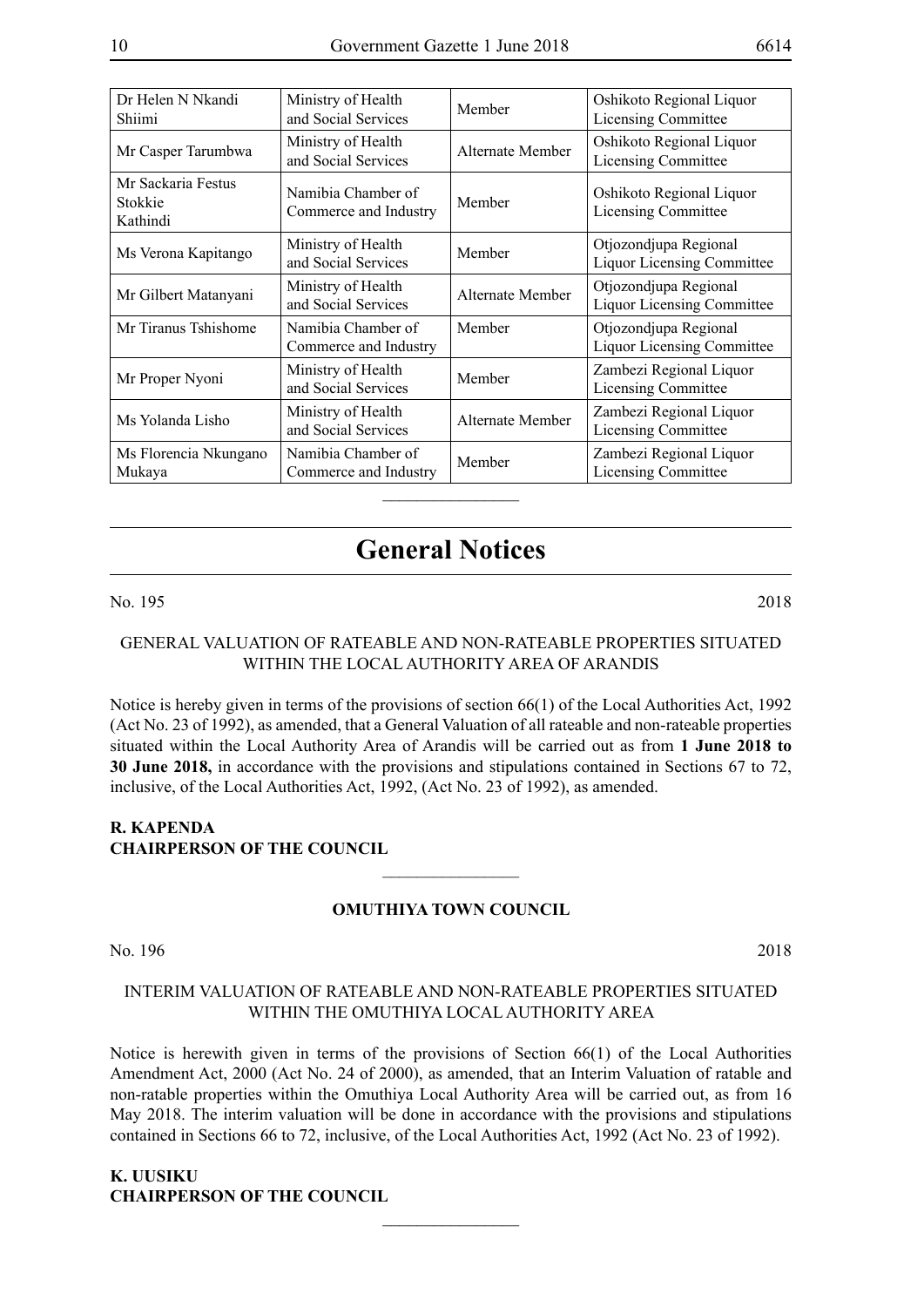No. 197 2018

#### OSHAKATI TOWN PLANNING AMENDMENT SCHEME NO. 12

Notice is hereby given in terms of Section 23 of the Town Planning Ordinance 1954, (Ordinance No. 18 of 1954), as amended, that the Oshakati Town Planning Amendment Scheme No. 12, has been submitted to the Minister Urban and Rural Development for approval.

Copies of the Oshakati Town Planning Amendment Scheme No. 12 and the maps, plans, documents and other relevant matters are lying for inspection during office hours at the Oshakati Town Council and also at the Namibia Planning Advisory Board (NAMPAB), Ministry of Urban and Rural Development, 2nd Floor, Room 234, GRN Office Park, Windhoek.

Any person who wishes to object to the approval of the Town Planning Scheme, should lodge objections in writing to the Secretary, Namibia Planning Advisory Board (NAMPAB), Private Bag 13289, Windhoek on or before 19 July 2018.

#### **D. D. BEUKES CHAIRMAN NAMIBIA PLANNING ADVISORY BOARD**

No. 198 2018

#### WALVIS BAY TOWN PLANNING AMENDMENT SCHEME NO. 42

 $\frac{1}{2}$ 

Notice is hereby given in terms of Section 23 of the Town Planning Ordinance 1954, (Ordinance No. 18 of 1954), as amended, that the Walvis Bay Town Planning Amendment Scheme No. 42, has been submitted to the Minister Urban and Rural Development for approval.

Copies of the Walvis Bay Town Planning Amendment Scheme No. 42 and the maps, plans, documents and other relevant matters are lying for inspection during office hours at the Walvis Bay Municipality and also at the Namibia Planning Advisory Board (NAMPAB), Ministry of Urban and Rural Development, 2nd Floor, Room 234, GRN Office Park, Windhoek.

Any person who wishes to object to the approval of the Town Planning Scheme, should lodge objections in writing to the Secretary, Namibia Planning Advisory Board (NAMPAB), Private Bag 13289, Windhoek on or before 19 July 2018.

#### **D. D. BEUKES CHAIRMAN NAMIBIA PLANNING ADVISORY BOARD**

No. 199 2018

#### SWAKOPMUND TOWN PLANNING AMENDMENT SCHEME NO. 65

 $\frac{1}{2}$ 

Notice is hereby given in terms of Section 23 of the Town Planning Ordinance 1954, (Ordinance No. 18 of 1954), as amended, that the Swakopmund Town Planning Amendment Scheme No. 65, has been submitted to the Minister Urban and Rural Development for approval.

Copies of the Swakopmund Town Planning Amendment Scheme No. 65 and the maps, plans, documents and other relevant matters are lying for inspection during office hours at the Swakopmund Municipality and also at the Namibia Planning Advisory Board (NAMPAB), Ministry of Urban and Rural Development, 2nd Floor, Room 234, GRN Office Park, Windhoek.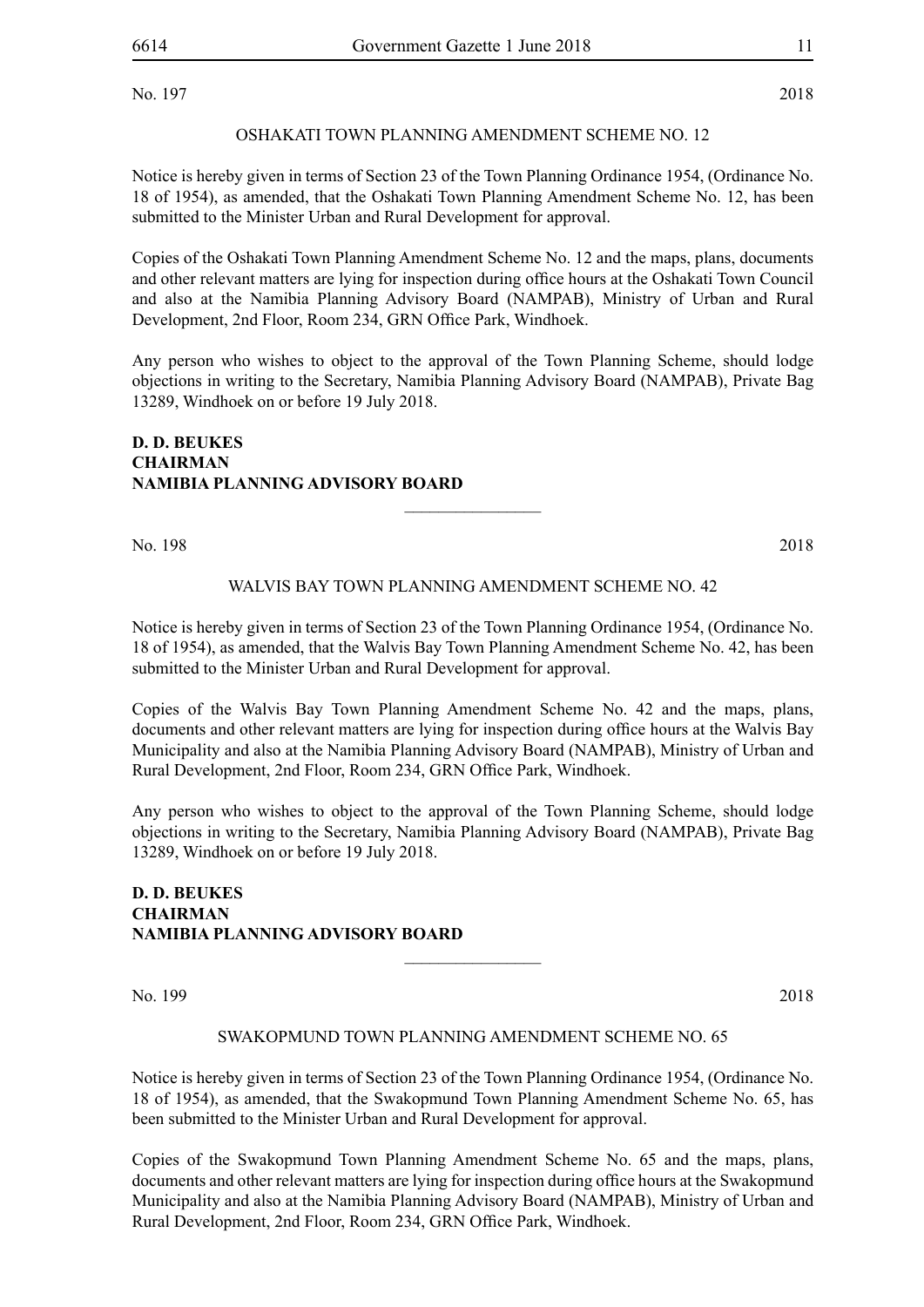Any person who wishes to object to the approval of the Town Planning Scheme, should lodge objections in writing to the Secretary, Namibia Planning Advisory Board (NAMPAB), Private Bag 13289, Windhoek on or before 19 July 2018.

#### **D. D. BEUKES CHAIRMAN NAMIBIA PLANNING ADVISORY BOARD**

No. 200 2018

#### PERMANENT CLOSURE OF ERF A (OF ERF 1852), Otjiwarongo Extension 6, MEASURING ± 790 M<sup>2</sup> AS A PUBLIC OPEN SPACE

 $\overline{\phantom{a}}$  , where  $\overline{\phantom{a}}$ 

Notice is hereby given in terms of Section 50 (3)(a)(ii) and Section 50(3)(a)(iv) of the Local Authorities Act, 1992 (Act No. 23 of 1992) that the Otjiwarongo Municipality intends to permanently close Erf A (of Erf 1852), Otjiwarongo Extension 6, measuring approximately 790m<sup>2</sup> in extent as a "Public Open Space". The proposed public open space closure is to enable the Otjiwarongo Municipality to subdivide Erf 1852, Otjiwarongo Extension 6 into Erf A and the Remainder of Erf 1852 with the intension to sell the closed portion (Erf A/1852). Erf A (of Erf 1852), Otjiwarongo Extension 6, is to be consolidated with adjacent Erf 1851 which is to be used for "Residential" purposes.

Take notice that the locality plan of the above erven lies for inspection during normal office hours on the town planning notice board of the Otjiwarongo Municipality and SPC Office, 45 Feld Street, Windhoek.

#### PERMANENT CLOSURE OF ERF A (OF ERF 1852), Otjiwarongo Extension 6, MEASURING ± 790 M<sup>2</sup> AS A "PUBLIC OPEN SPACE"

Further take note that any person objecting against the proposed permanent closure as indicated above may lodge such objection together with the grounds thereof, with the Chief Executive Officer, Otjiwarongo Municipality and with the applicant (SPC), in writing on or before, Friday, 15 June 2018.

**Applicant: Stubenrauch Planning Consultants The Chief Executive Officer PO Box 41404 Otjiwarongo Municipality Windhoek Private Bag 2209 Tel: 061-251189 Otjiwarongo**  $\frac{1}{2}$ 

No. 201 2018

#### PERMANENT CLOSURE OF ERF B (A PORTION OF REMAINDER OF ERF 2290), KEETMANSHOOP, MEASURING ± 20.5047 HAAS A STREET

Notice is hereby given in terms of Section 50 (3)(a)(ii) and Section 50(3)(a)(iv) of the Local Authorities Act, 1992 (Act No. 23 of 1992) that the Keetmanshoop Municipality intends to permanently close Erf B (a portion of Remainder of Erf 2290, Keetmanshoop) measuring approximately 20.5047 Ha in extent as a "Street". The proposed street closure is to enable the Keetmanshoop Municipality to subdivide the Remainder of Erf 2290, Keetmanshoop into Erf B and the Remainder of Erf 2290 with the intension to consolidate the closed portion (Erf B/2290) with Erf A Keetmanshoop (a portion of the Remainder of Keetmanshoop Town and Townlands No.150 to be incorporated into Keetmanshoop as an erf), which is to be used for the township establishment of Tseiblaagte Extension 7. This township establishment will comprise of  $\pm$  322 erven, the Remainder and street. The erven will be zoned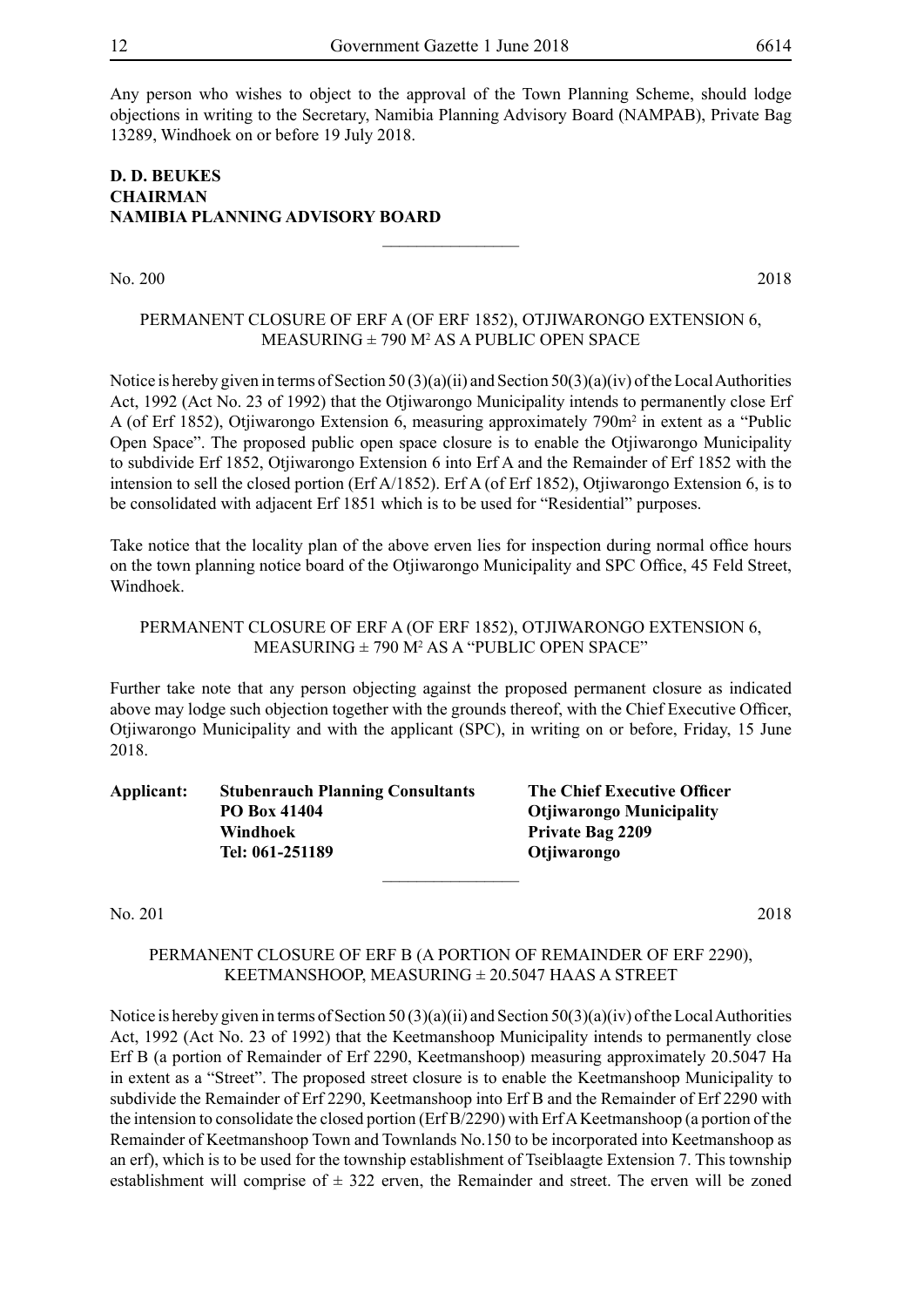mainly for "Residential 1" purposes with some " Residential 2", "Institutional", and "Public Open Space" zoned erven.

Take notice that the locality plan of the above erven lies for inspection during normal office hours on the town planning notice board of the Keetmanshoop Municipality and SPC Office, 45 Feld Street, Windhoek.

PERMANENT CLOSURE OF ERF B (A PORTION OF REMAINDER OF ERF 2290), KEETMANSHOOP, MEASURING ± 20.5047HA AS A "STREET"

Further take note that any person objecting against the proposed permanent closure as indicated above may lodge such objection together with the grounds thereof, with the Chief Executive Officer, Keetmanshoop Municipality and with the applicant (SPC), in writing on or before, Friday, 15 June 2018.

| Applicant: | <b>Stubenrauch Planning Consultants</b> | <b>The Chief Executive Officer</b> |
|------------|-----------------------------------------|------------------------------------|
|            | PO Box 41404                            | <b>Keetmanshoop Municipality</b>   |
|            | Windhoek                                | <b>Private Bag 2125</b>            |
|            | Tel: 061-251189                         | Keetmanshoop                       |
|            |                                         |                                    |

#### **BANK OF NAMIBIA**

No. 202 2018

#### Statement of Assets and Liabilities As at close of business on 30 April 2018

|                                   |                    | 30-04-2018     | 31-03-2018     |
|-----------------------------------|--------------------|----------------|----------------|
|                                   |                    | N\$            | N\$            |
| <b>ASSETS</b>                     |                    |                |                |
| External:                         |                    |                |                |
| Rand Cash                         |                    | 43 985 985     | 35 402 183     |
| <b>IMF - SDR Holdings</b>         |                    | 109 433 411    | 105 873 062    |
| IMF - Quota Subscription          |                    | 3 479 255 173  | 3 479 255 173  |
| Investments                       | - Rand Currency    | 18 249 681 850 | 12 050 356 172 |
|                                   | - Other Currency   | 13 140 593 375 | 14 517 673 903 |
|                                   | - Interest Accrued | 143 739 357    | 104 177 264    |
| Domestic:                         |                    |                |                |
| <b>USD Stock Account</b>          |                    | 20 375         | 19464          |
| <b>Currency Inventory Account</b> |                    | 56 875 585     | 57 950 824     |
| Loans and Advances: Other         |                    | 202 852 479    | 297 076 602    |
| <b>Fixed Assets</b>               |                    | 311 941 742    | 313 455 325    |
| <b>Other Assets</b>               |                    | 762 218 020    | 704 308 165    |
|                                   |                    | 36 500 597 352 | 31 665 548 137 |